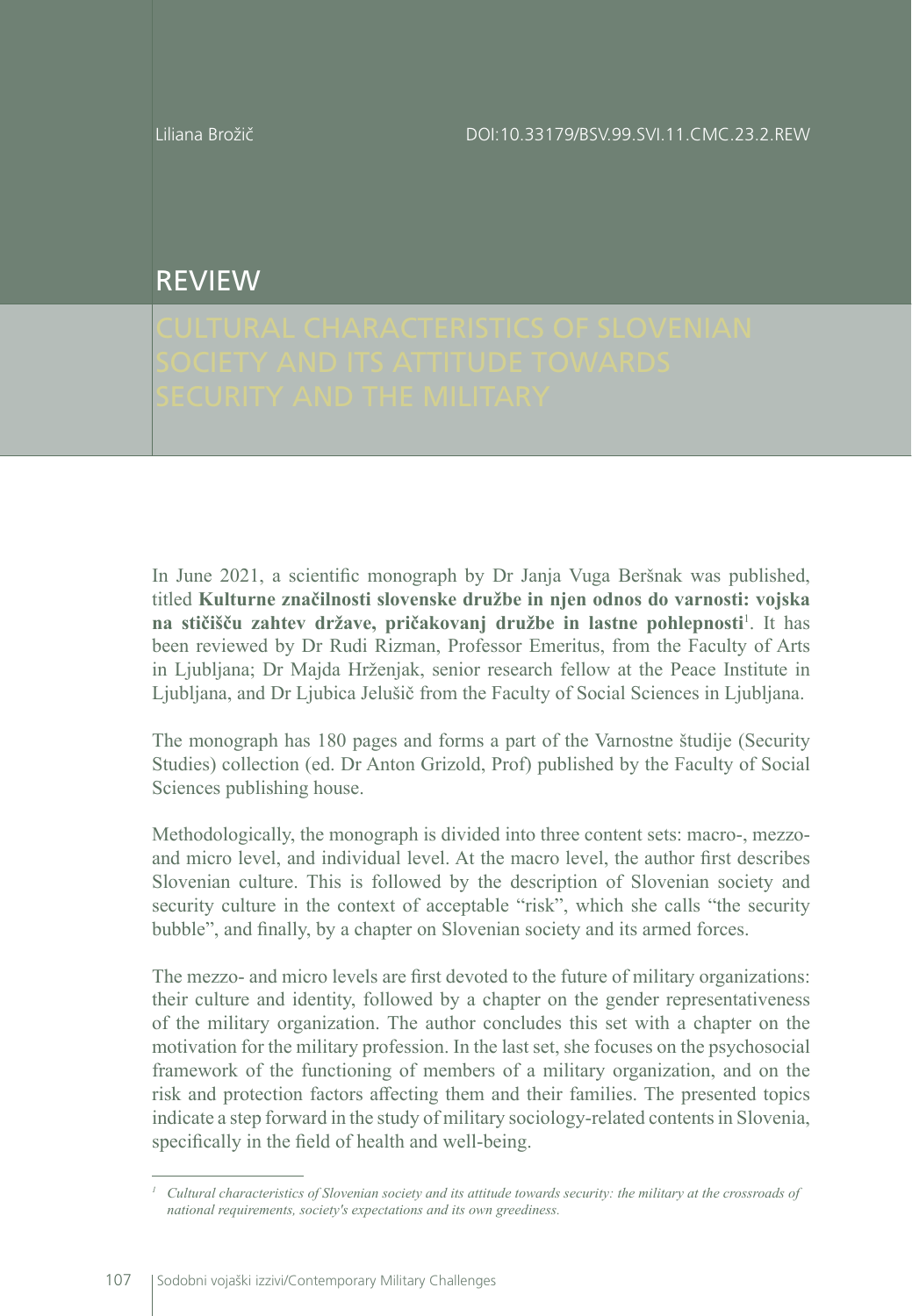Dr Janja Vuga Beršnak is Associate Professor and Senior Research Fellow at the Faculty of Social Sciences. She has discoursed the cultural aspects of the activities of members of the armed forces in international operations and missions as early as in her dissertation. In this scientific monograph, she explores the rarely presented dimensions of security culture, i.e. the relationship between the military and security from a cultural perspective.

Her work is based on the research by probably one of the most famous authors in the field of research of interactions the between national and organizational cultures, Geert Hofstede from the Netherlands, who died last year at the age of 91. Hofstede included Slovenia in one of his researches in 1991, when he researched the culture of business corporations (IBM). As early as in that period, he discovered, what was later confirmed in 2021 by Dr Andreja Terpotec in her doctoral dissertation on national culture in Slovenia in connection with corruption, and by Dr Janja Vuga Beršnak on the case of Slovenian society and its attitude towards the military. Slovenian culture is predominantly female-oriented, which means that it is determined by female qualities such as modesty, helping others and the weak, caring and nurturing good interpersonal relationships, compared to male-determined cultures, which are characterized by self-confidence, strength, determination, competition and success. The military organization and its mission are both based on a male-determined culture. Its members must demonstrate strength, self-confidence, determination and success. Only with such a culture is it possible to defend the homeland and deter various forms of threats. We could make a rough estimate that, considering the attitude of the state and the society towards its military, Slovenia is experiencing a harmonious relationship between two partners. In more depth, however, the author of the monograph notes that these two different cultural determinants have certain characteristics that should be understood, researched and taken into account in many processes and public policies; all with one single purpose – to ensure the safety and successful performance of each individual in the military and families of these individuals, and the security of the country as a whole.

The monograph brings valuable findings and a completely different, fresh, very welcome, new perspective of the understanding of certain phenomena and characteristics in the broader international environment, but especially in Slovenia. Ever since the last global financial crisis, when the funds for the Slovenian Armed Forces were steadily being cut, there has been an impression that the armed forces were experiencing long-lasting cramp twinges that were by no means easing away. There was an impression that the attitude of the Slovenian state and the society towards the national armed forces resembled a relationship between a stepmother and a stepchild, whereby the former only demands and never gives. Gradually and after a long time, the cramp twinges subsided. This new monograph will facilitate the understanding of Slovenian culture, our society, the Slovenian Armed Forces and its families, and our diverse relations. An important role in the understanding of all of the above is certainly played by the monograph's author Dr Janja Vuga Beršnak. She has consistently followed the scientific methodology, laws, views and various